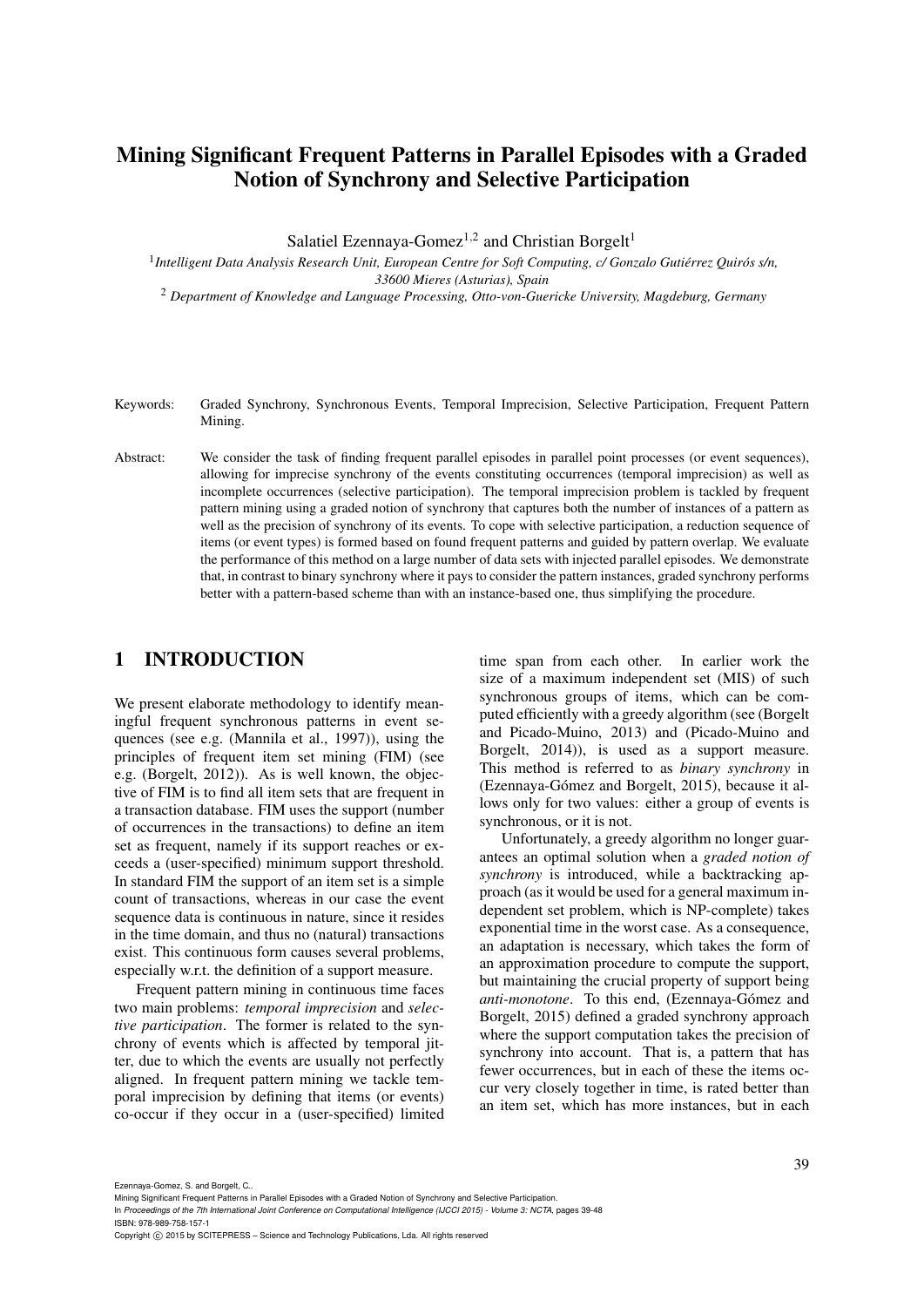of these the synchrony of the events is rather loose (Ezennaya-Gómez and Borgelt, 2015).

The second problem, that is, *selective participation*, is related to the lack of occurrence of some items, which produces incomplete pattern instances. As a consequence, only subsets of the actual pattern are present in the instances underlying a pattern. This can be caused by imperfections of the measuring technology or by properties of the underlying process. (Borgelt et al., 2015) presented an approach to solve this problem in the binary synchrony setting we mentioned above. The goal of this paper is to transfer this approach from the binary synchrony setting to a graded synchrony setting, and to investigate whether the same conclusions can be drawn about the different variants considered in (Borgelt et al., 2015).

The application area that motivates our work is the analysis of *parallel spike trains* in neurobiology. Such spike trains are sequences of points in time, one per neuron, that represent the times at which an electrical impulse (*action potential* or *spike*) is emitted. The objective is to identify *cell assemblies* or groups of neurons that tend to exhibit synchronous spiking. Such cell assemblies were proposed in (Hebb, 1949) as a model for encoding and processing information in biological neural networks. Since synchronous spike input to receiving neurons is known to be more effective in generating output spikes (Abeles, 1982; König et al., 1996), such cell assemblies are a plausible hypothesis for neural information processing.

The objective of this paper is to adapt the *selective participation approach* in an algorithm called CoCoNAD (for Continuous-time Closed Neuron Assembly Detection, a name inspired by the mentioned application domain) to detect significant synchronous patterns with a *graded notion of synchrony*.

As a first step to identify of neuronal assemblies, we look for *frequent neuronal patterns* (i.e. groups of neurons that exhibit *frequent synchronous spiking*). In this setting, both temporal imprecision and selective participation are expected to be present and thus require proper treatment. Once frequent patterns are detected, additional filtering is necessary to remove those frequent patterns that are produced by chance events and thus are not relevant. Then, detection of selective participation is applied. Due to the graded nature of the synchrony definition we adopt, the selective participation approach needs to be modified from the approach presented in (Borgelt et al., 2015).

The remainder of this paper is structured as follows: Section 2 covers basic terminology and notation and introduces our graded notion of synchrony. In Sections 3 and 4 we show how a support based on graded synchrony is approximated and frequent synchronous patterns are mined and filtered using pattern spectrum filtering. In Section 5 we present our methodology to identify frequent parallel episodes with selective participation with a graded notion of synchrony. Section 6 reports experimental results on data sets with injected parallel episodes. Finally, in Section 6 we draw conclusions from our discussion.

## 2 EVENT SEQUENCES & **SYNCHRONY**

We adopt notation and terminology from (Mannila et al., 1997) and (Ezennaya-Gómez and Borgelt, 2015). The data are sequences of events  $S =$  $\{\langle i_1,t_1\rangle,\ldots,\langle i_m,t_m\rangle\}$ ,  $m \in \mathbb{N}$ , where  $i_k$  in the *event*  $\langle i_k, t_k \rangle$  is the *event type* or *item* (taken from an item base *B*) and  $t_k \in \mathbb{R}$  is the time of occurrence of  $i_k$ ,  $k \in \{1, ..., m\}$ . Note that the fact that *S* is a set implies that there cannot be two events with the same item occurring at the same time: events with the same item must differ in their occurrence time and events occurring at the same time must have different types/items. Such data may as well be represented as *parallel point processes*  $P = \{\langle i_1, \{t_1^{(1)}\}\rangle\}$  $\langle i_1^{(1)},\ldots,i_{m_1}^{(1)}\}\rangle,\ldots,\langle i_n,\{t_1^{(n)}\}\rangle$  $\{t_1^{(n)}, \ldots, t_{m_n}^{(n)}\}$ } by grouping events with the same item  $i \in B$ ,  $n = |B|$ , and listing the times of their occurrences for each of them. Finally, note that in our motivating application (i.e. spike train analysis), the items (or event types) are the neurons and the corresponding point processes list the times at which spikes were recorded for these neurons (Ezennaya-Gómez and Borgelt, 2015).

A *synchronous pattern* (in *S*) is defined as a set of items  $I \subseteq B$  that occur several times (approximately) synchronously in *S*. Formally, an *instance* (or *occurrence*) of such a synchronous pattern (or a set of *synchronous events for I*) in an event sequence *S* with respect to a user-specified time span  $w \in \mathbb{R}^+$  is defined as a subsequence  $\mathcal{R} \subseteq \mathcal{S}$ , which contains exactly one event per item  $i \in I$  and which can be covered by a time window at most *w* wide. Let φ the pattern operator that yields the pattern underlying an instance,  $\phi(\mathcal{R}) = \{i \mid \langle i,t \rangle \in \mathcal{R}\}\.$  Hence the set of all instances of a pattern  $I \subseteq B$ ,  $I \neq \emptyset$ , in an event sequence *S* is

$$
\mathcal{L}_{\mathcal{S},w}(I) = \{ \mathcal{R} \subseteq \mathcal{S} \mid \phi(\mathcal{R}) = I \\ \wedge |\mathcal{R}| = |I| \wedge \sigma_w(\mathcal{R}) > 0 \},
$$

where  $\sigma_w$  is the synchrony operator which measures the degree of synchrony of the events in *R* .

The synchrony operator should conincide with binary synchrony for limiting cases as follows: if all events in *R* coincide (i.e. have exactly the same oc-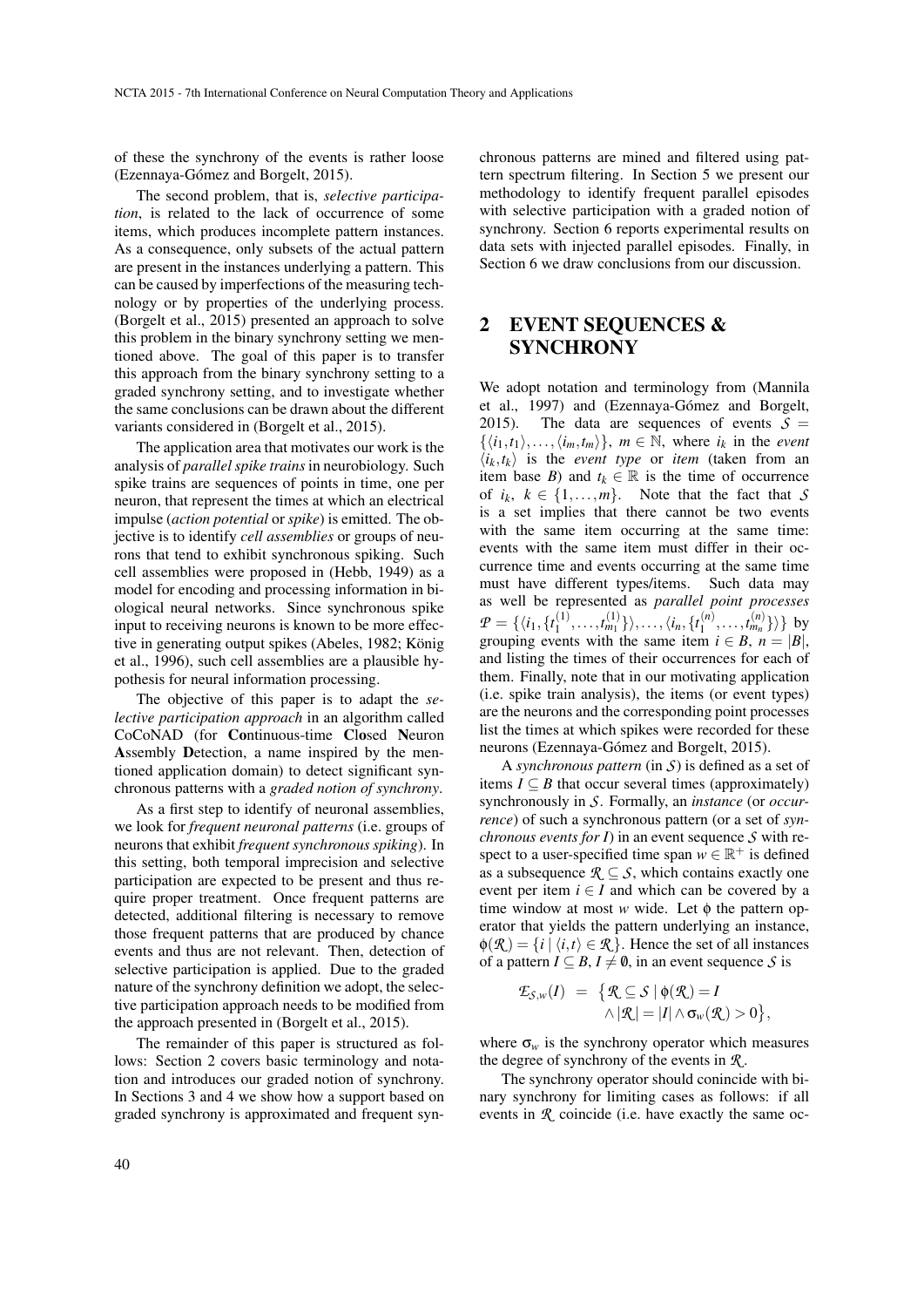

Figure 1: Degree of synchrony as a function of the distance between the latest and the earliest event.

currence time, perfect synchrony), the degree of synchrony should be 1, while it should be 0 if the events are spread out farther than the window width *w* (no synchrony). However, if the (time) distance between the earliest and the latest event in  $\mathcal{R}$  is between 0 and *w*, we want a degree of synchrony between 0 and 1.

Such a synchrony operator was described in (Picado-Muino et al., 2012) based on the notion of an influence map, which is placed at each event and describes the vicinity around an event in which synchrony with other events is defined. Such an influence map for an event occurring at time *t* is defined as a function

$$
f_t(x) = \begin{cases} \frac{1}{w} & \text{if } x \in [t - \frac{w}{2}, t + \frac{w}{2}],\\ 0 & \text{otherwise.} \end{cases}
$$

Based on influence maps, events are synchronous iff their influence maps overlap. The area of the overlap measures the degree of synchrony (Figure 1):

$$
\sigma_w(\mathcal{R}) = \int_0^\infty \min_{\langle i,t\rangle \in \mathcal{R}} f_t(x,w) \, dx.
$$

Alternatively, we may use the equivalent definition

$$
\sigma_w(\mathcal{R}) = \max\Big\{0, 1 - \frac{1}{w} \Big( \max_{\langle i, t \rangle \in \mathcal{R}} t - \min_{\langle i, t \rangle \in \mathcal{R}} t \Big) \Big\}.
$$

The synchrony operator underlies the definition of a support operator  $s_{\mathcal{S},w}(I)$  that is used to mine synchronous patterns. The support should capture (also) the number of occurrences of a pattern in a given event sequence *S*. In addition, in order to be efficient, frequent pattern mining requires support to be *anti-monotone*:  $\forall I \subseteq J \subseteq B$ :  $s_{\mathcal{S},w}(I) \geq s_{\mathcal{S},w}(J)$ . Or in words: *if an item is added to an item set, its support cannot increase*. This implies the so-called *apriori property:*  $\forall I, J \subseteq B$ :  $(J \supseteq I \land s_{S,w}(I) < s_{\min})$  ⇒  $s_{\mathcal{S},w}(J) < s_{\text{min}}$ . Or in words: *no superset of an infrequent pattern can be frequent*. The apriori property allows to prune the search for frequent patterns effectively (Borgelt, 2012).

Given a support measure and a (user-specified) minimum support  $s_{\text{min}}$ , the task of frequent synchronous pattern mining is defined as the task to identify all item sets  $I \subseteq B$  with  $s_{\mathcal{S},w}(I) \geq s_{\min}$  ((Borgelt, 2012)).



Figure 2: Support computation for three items *a*, *b*, *c*. Each event has its influence map (represented as a rectangle). If two influence maps overlap, the resulting influence map is the maximum (union) of these influence maps. The intersection of influence maps is the minimum which defines the synchrony operator. In the diagram, item *b* has two events the influence regions of which overlap. The support results from the integral over the intersections.

## 3 SUPPORT COMPUTATION FOR GRADED SYNCHRONY

For binary synchrony the support is computed efficiently using a greedy algorithm. However, following (Ezennaya-Gómez and Borgelt, 2015) and as we mentioned in the introduction, for graded synchrony such an approach does not guarantee an optimal result and thus needs to be replaced by an approximation.

As such an approximation, defined in (Ezennaya-Gómez and Borgelt, 2015), the integral over the maximum (union) of the minimum (intersection) of influence regions is chosen: the minimum represents the synchrony operator, the maximum takes care of a possible overlap between instances of synchronous event groups, and the integral finally aggregates over different instances. Formally:

$$
s_{\mathcal{S},w}(I) = \int_{-\infty}^{\infty} \max_{\mathcal{R} \in \mathcal{I}_{\mathcal{S},w}(I)} \left( \min_{\langle i,t \rangle \in \mathcal{R}} f_t(x) \right) dx.
$$

The advantages of this support measure are mainly two: in the first place, the support measure defined in this way is anti-monotone due to the minimum over  $i \in I$ . Secondly, it allows to compute the support by a simple intersection of interval lists, since all occurring functions only take two values, namely 0 and  $\frac{1}{w}$ , and therefore it suffices to record where they are greater than 0. Thus, the list of intervals for each item  $i \in B$ in which  $\max_{\langle j,t \rangle \in S; j=i} f_t(x) > 0$  is computed. These intervals can then be intersected to account for the minimum. Summing the interval lengths and dividing by *w* we obtain the area under the functions (see the example described in Figure 2).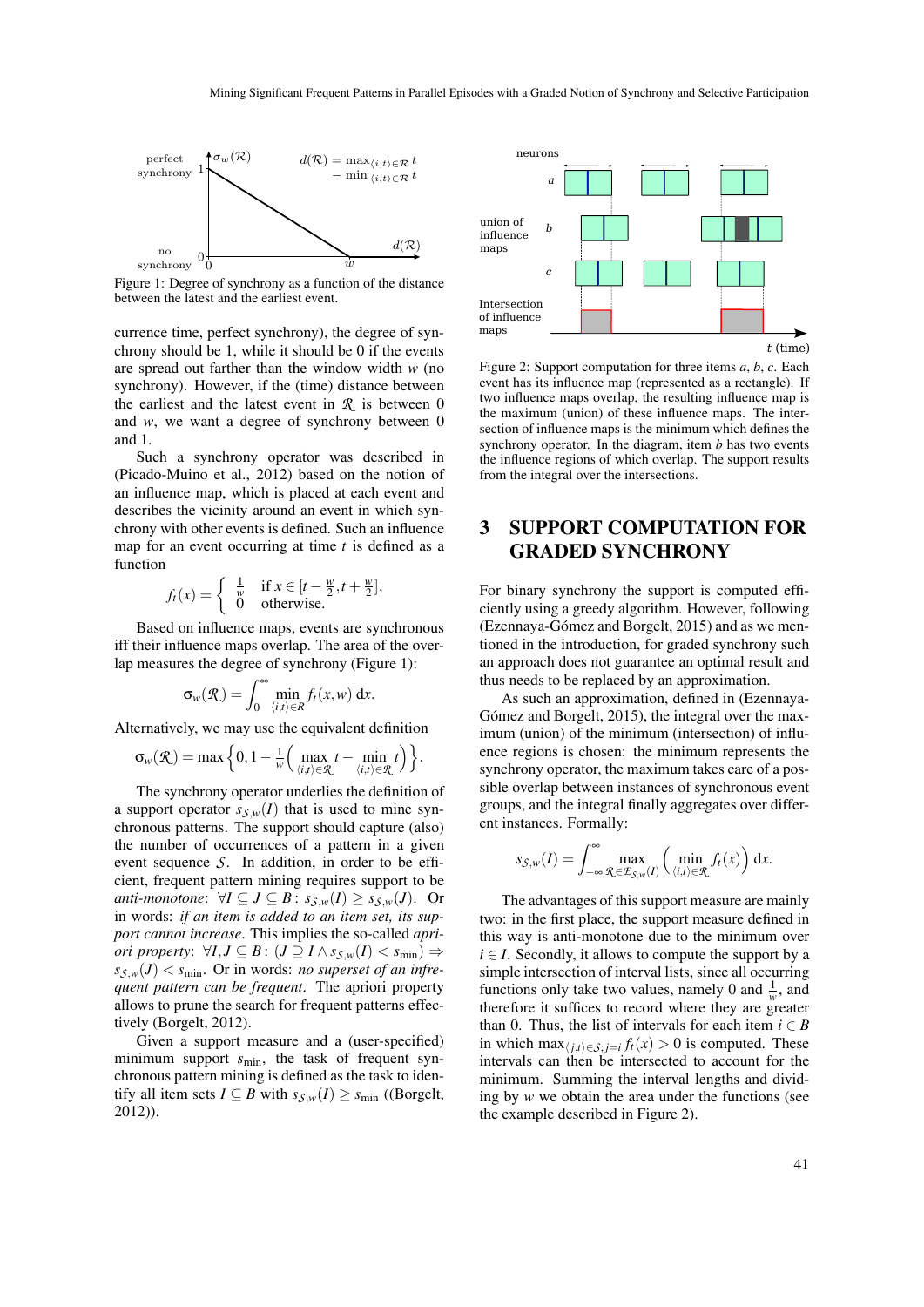Note that this computation scheme is very similar to the *Eclat algorithm* (Zaki et al., 1997) (which works by intersecting transaction identifier lists), transferred to a continuous domain (and thus to effectively infinitely many transactions). As a consequence, Eclat's item set enumeration scheme, which is based on a simple *divide-and-conquer* approach, can be applied with only few adaptations (concerning mainly the support computation) to obtain an efficient algorithm for mining frequent synchronous patterns (see e.g. (Borgelt, 2012)).

## 4 PATTERN SPECTRUM **FILTERING**

The large number of patterns in the output of synchronous pattern mining method is a problem and thus further reduction is necessary. This is done by identifying statistically significant patterns. Previous work showed that statistical tests on individual patterns are not suitable (Picado-Muino et al., 2013; Torre et al., 2013). The main problems are the lack of proper test statistics as well as *multiple testing*, that is, the huge number of patterns makes it very difficult to control the family-wise error rate, even with control methods like *Bonferroni correction*, the *Benjamini-Hochberg procedure* or the *false discovery rate* etc. (Dudoit and van der Laan, 2008).

To overcome this problem, we rely here on the approach suggested in (Picado-Muino et al., 2013) and refined in (Torre et al., 2013), namely *Pattern Spectrum Filtering* (PSF). This method is based on the following insight: even if it is highly unlikely that a *specific group* of *z* items co-occurs *s* times, it may still be likely that *some group* of *z* items co-occurs *s* times, even if items occur independently. From this insight it was derived in (Picado-Muino et al., 2013) that patterns should rather be judged based on their *signature*  $\langle z, s \rangle$ , where  $z = |I|$  is the size of a pattern *I* and *s* its support. A pattern is not significant if a counterpart which has the same or larger pattern size *z* and same or higher support *s* can be explained as a chance event under the null hypothesis of independent events.

In order to determine the likelihood of observing different pattern signatures  $\langle z, s \rangle$  under the null hypothesis of independent items, a data randomization or surrogate data approach is employed. The general idea is to represent the null hypothesis implicitly by (surrogate) data sets that are generated from the original data in such a way that their occurrence probability is (approximately) equal to their occurrence probability under the null hypothesis. Such an approach has the advantage that it needs no explicit data model



Figure 3: Pattern spectrum generated from  $10^4$  surrogate data sets.

for the null hypothesis, which in many cases (including the one we are dealing with here) may be difficult to specify. Instead, the original data is modified in random ways to obtain data that are at least analogous to those that could be sampled under conditions in which the null hypothesis holds. An overview of several surrogate data methods in the context of neural spike train analysis can be found in (Louis et al., 2010).

Summarizing, the objective of *PSF* is to pool the resulting patterns from the output of synchronous pattern mining with the same or larger signature  $\langle z, s \rangle$ filtering by the surrogate data sets generated as an implicit representation of the null hypothesis. An example of such a pattern spectrum, for data as it will be used in Section 6, is shown in Figure 3. It captures what pattern signatures occurred in a large number of surrogate data sets. Note that since we are working in continuous time domain the support values are (nonnegative) real numbers.

## 5 SELECTIVE PARTICIPATION **METHOD**

To achieve the purpose of this paper we draw in the same idea described in (Borgelt et al., 2015) to identify parallel episodes in the presence of selective participation. The approach is based on the following insight: *although incomplete occurrences of a pattern may make it impossible that the full pattern is reported by the mining procedure, it is highly likely that several overlapping subsets will be reported.* An example of this situation is illustrated in Figure 4, which shows parallel spike trains of six neurons *a* to *f* with complete and incomplete instances of the parallel episode comprising all six neurons (in blue; while background spikes are shown in gray). Although the full set of neurons fires together only once (leftmost instance) and thus would not be detected, the other five incomplete occurrences give rise to five subsets of size 4, each of which occurs twice, and many sub-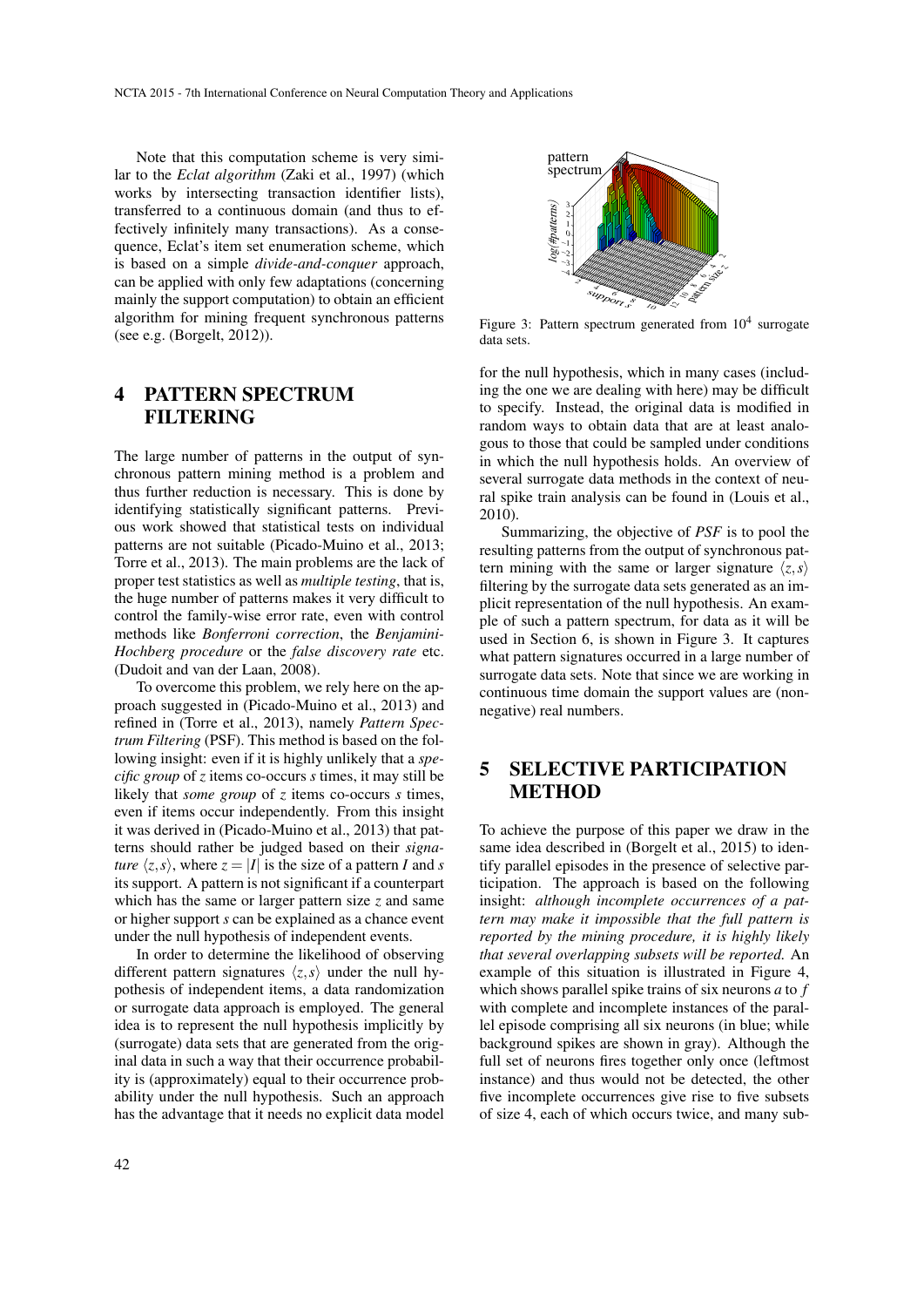

Figure 4: Parallel episodes (indicating neuron assembly activity) with selective participation (blue) as well as background spikes (gray).

sets of size 3, occurring 3 or more times. Since these patterns overlap heavily, it should be possible to reconstruct the full pattern by analyzing pattern overlap and combining patterns.

The method views the set of patterns that were found in a given data set as a *hypergraph*<sup>1</sup> on the set of items (which are the vertices of this hypergraph): each pattern forms a hyperedge. Patterns that are affected by selective participation thus give rise to densely connected sub-hypergraphs. Hence, we should be able to identify such patterns by finding densely connected sub-hypergraphs, (Borgelt et al., 2015).

The method draws on the approach proposed in (Tsourakakis et al., 2013) for detecting dense subhypergraphs. Although this approach was designed to find dense subgraphs in standard graphs, its basic idea is easily transferred and adapted: we form a reduction sequence of items by removing, in each step, the item that is least connected to the other items (that are still considered). Then we identify from this sequence the set of items where the least connected item (i.e., the one that was removed next) was most strongly connected (compared to other steps of the sequence). This item set is the result of the procedure, (Borgelt et al., 2015).

Although this limits the basic procedure to the identification of a single pattern, it is clear that multiple patterns can easily be found with the same amendment as suggested in (Tsourakakis et al., 2013): find a pattern and then remove the underlying items (vertices) from the data. Repeat the procedure on the remaining items to find a second pattern. Remove the items of this second pattern and so on. A drawback of this approach is that it can find only disjoint patterns and thus fails to identify overlapping patterns. However, given the general difficulty to handle selective participation, we believe that this is an acceptable shortcoming.

Formally, a reduction sequence of item sets is constructed, starting from the item base *B*, as

$$
J_n = B,
$$
 where  $n = |B|$ ,  
\n $J_k = J_{k+1} - {\text{argmin}_{i \in J_{k+1}} \xi_{S,w,s_{\min}}(i, J_{k+1})}$ ,  
\nfor  $k = n - 1, n - 2, ..., 0$ ,

where  $\xi_{S,w,s_{\text{min}}}(i,J_k)$  denotes the strength of connection that item  $i \in J_k$  has to the other items in the set  $J_k$ , as it is induced by the (closed) frequent patterns found when mining the sequence *S* with window width *w* and minimum support *s*<sub>min</sub> (concrete functions  $\xi_{\mathcal{S},w,s_{\min}}(i,J_k)$  are studied below). Then, we assign a quality measure to each element of this reduction sequence:

$$
\forall k; 0 \leq k \leq n :\\ \xi_{\mathcal{S},w,\mathsf{s}_{\min}}(J_k) = \min_{i \in J_k} \xi_{\mathcal{S},w,\mathsf{s}_{\min}}(i,J_k).
$$

Finally, we select the pattern (item set)

 $I = \text{argmax}_{J_k;0 \leq k \leq n} \xi_{S,w,s_{\min}}(J_k),$ 

that is, the pattern with the highest quality (subhypergraph density), as the result of our procedure.

To obtain concrete instances of the functions ξ*S*,*w*,*s*min (*i*, *Jk*), two different approaches were defined in (Borgelt et al., 2015): a *pattern-based approach* which works with patterns and support and *instancebased approach* which tries to remove instances to focus the evaluation on instances that likely resulted from the actual assembly activity. These methods are described for binary synchrony. To apply them to our graded synchrony, a re-definition of the latter was necessary and it is described further down.

#### Pattern-based Approach

Let  $C_S^*(w, s_{\min}) \subseteq 2^B$  be the set of closed frequent patterns that are identified by the CoCoNAD algorithm with a graded notion of synchrony (if executed with window width *w* and minimum support  $s_{\text{min}}$  on  $\mathcal{S}$ ), for which no counterpart (no signature with the same size and greater or equal support constitutes a counterpart) was observed in any of the surrogate data sets (that is, the closed frequent patterns remaining after pattern spectrum filtering). Let  $C_{\mathcal{S},J}^*(w,s_{\min}) = \{I \in$  $C^*_{\mathcal{S}}(w, s_{\min}) | I \subseteq J$  be the subset of these patterns that are subsets of an item set *J*. Then we define the hypergraph connection strength of item  $i \in J$  to the other items in *J* as

$$
\xi_{\mathcal{S},w,\mathbf{s}_{\min}}^{\text{(pat)}}(i,J) = \sum_{I \in \mathcal{C}_{\mathcal{S},J}^*(w,\mathbf{s}_{\min})} (|I|-r) \cdot s_{\mathcal{S},w}(I),
$$

where  $r \in \{0,1\}$  is a parameter that determines whether the full pattern size (hyperedge size) should be considered  $(r = 0)$ , or whether the item *i* itself should be disregarded  $(r = 1)$ . The support of the item set *I* enters the definition because a larger support clearly means a stronger connection.

<sup>&</sup>lt;sup>1</sup>While in a standard graph any edge connects exactly two vertices, in a hypergraph a single hyperedge can connect arbitrarily many vertices.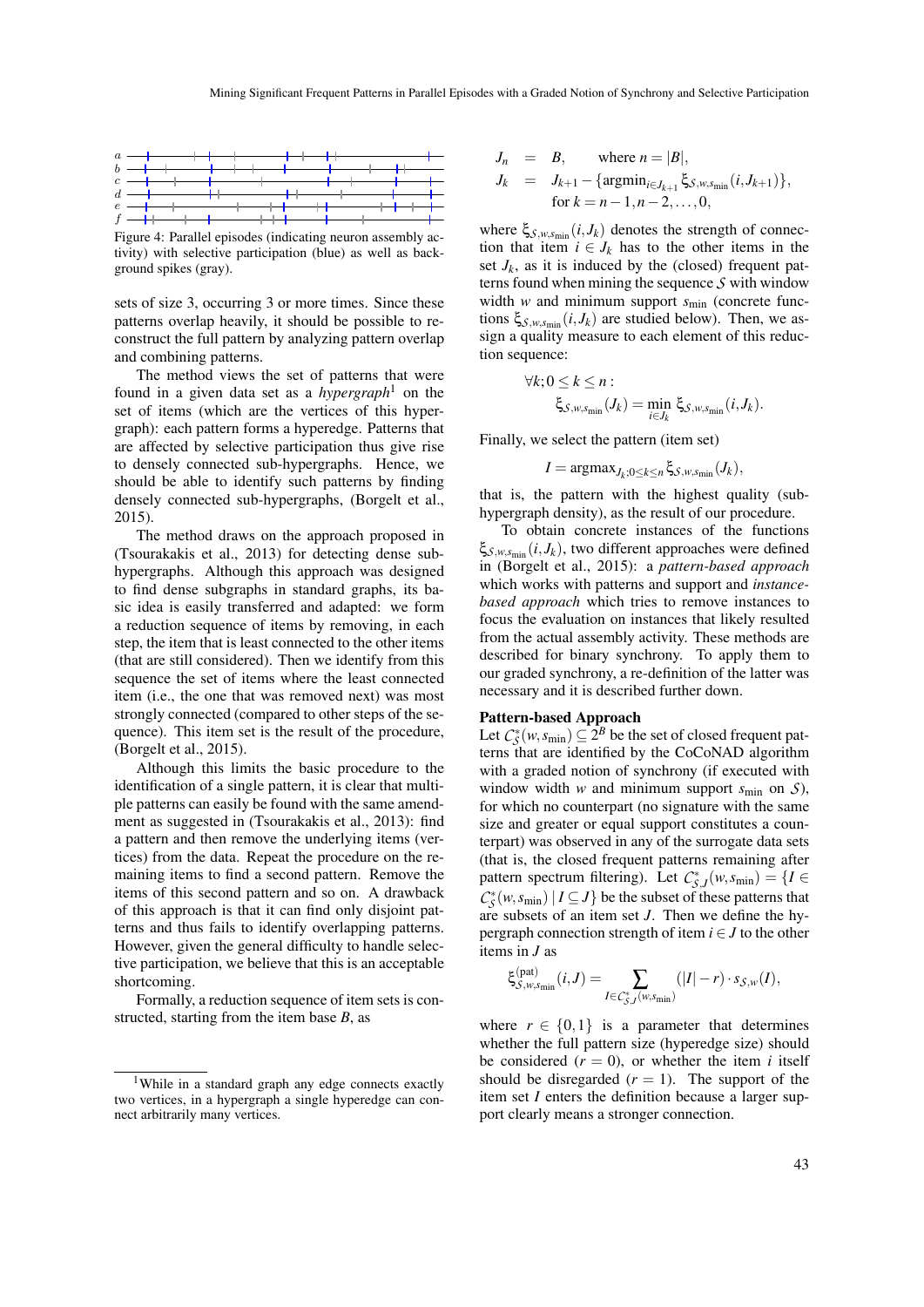

Figure 5: Experimental results with  $v = 1$  (each item missing from one instance). Patterns filtered by 10, 100, and 1000 surrogate data sets.

Intuitively,  $\xi_{S,w,s_{\text{min}}}^{\text{(pat)}}(i,J)$  sums the grades of synchrony underlying each of the patterns that connect *i* to the other items in *J*.

Note that in this definition we assume (as is common practice) that  $\xi_{\mathcal{S},w,s_{\text{min}}}(i,J) = 0$  if  $C_{\mathcal{S},J}^*(w,s_{\text{min}}) =$  $\boldsymbol{\emptyset}$ .

This approach has the advantage that merely the filtered set of closed frequent patterns is needed. However, it has the disadvantage that subset patterns which, by chance, occur again outside of the instances of the full pattern may deteriorate the detection quality. An example of such an occurrence can be seen in Figure 4: the neurons *a*, *b* and *e* fire together between the second and third instance of the full set. However, this is not an incomplete instance of the full set, but rather a chance coincidence resulting from the background spikes. This can lead to a subset being preferred to the full pattern, even though the sum in the above definition gives higher weight to events that support multiple instances (as these are counted multiple times). Removing instances is necessary to improve the detection quality. To obtain concrete instances of the functions ξ*S*,*w*,*s*min (*i*, *Jk*) we define:

#### Instance-based Approach

We start from the same idea in (Borgelt et al., 2015) that we only want to consider instances that are not "isolated", but "overlap" some other instance (preferably of a different pattern). The reason is that isolated instances likely stem from chance coincidences, while instances that "overlap" other instances likely stem from the same (complete or incomplete) instance of the full pattern we try to identify. Unlike (Borgelt et al., 2015) where the instance-based approach merely counts spikes without considering the precision of synchrony, in our approach we recompute the support from the reduced set of instances, which is simple as the instances are known.

Let  $C_S^*(w, s_{\text{min}})$  and  $C_{S,J}(w, s_{\text{min}})$  be defined as above. Let  $\mathcal{U}_{\mathcal{S},w}(I) \subseteq \mathcal{E}_{\mathcal{S},w}(I)$  be the set of all instances of *I* that was identified by the CoCoNAD algorithm in order to compute the support  $s_{\mathcal{S},w}(I)$ . Furthermore, let  $\mathcal{V}_{\mathcal{S},w,s_{\text{min}}}(J) = \bigcup_{I \in \mathcal{C}_{\mathcal{S},J}^*(w,s_{\text{min}})} \mathcal{U}_{\mathcal{S},w}(I)$ . That is,  $\mathcal{V}_{\mathcal{S}, w, s_{\text{min}}}(J)$  is the set of all instances underlying all patterns found in *S* that are subsets of *J*.

To implement our idea of keeping overlapping instances of different patterns, we define

$$
\begin{aligned}\n\mathcal{V}_{\mathcal{S},w,s_{\min}}^{*}(i,J) &= \\
\{\mathcal{R} \in \mathcal{V}_{\mathcal{S},w,s_{\min}}(J) \mid \wedge \quad \exists \mathcal{T} \in \mathcal{V}_{\mathcal{S},w,s_{\min}}(J) \\
\varphi(\mathcal{T}) &\neq \varphi(\mathcal{R}) \wedge o_i(\mathcal{T},\mathcal{R}) = 1\},\n\end{aligned}
$$

where  $\phi$  is the pattern operator defined in Section 2 and  $o_i(\mathcal{R}, \mathcal{T})$  is an operator that tests whether the instances *R* and *T* overlap. In words:  $V^*_{\mathcal{S}, w, s_{\text{min}}}(i, J)$ is the set of instances of patterns that contain the item  $i \in J$  and are subsets of the set *J*, which overlap at least one other instance of a different pattern. The operator  $o_i$  checks whether the instances have a non-empty intersection. The instance-based approach has the advantage that chance coincidences are much less likely to deteriorate the detection quality. However, its disadvantage is that it is more costly to compute, because not just the patterns, but the individual instances of all relevant patterns have to be processed.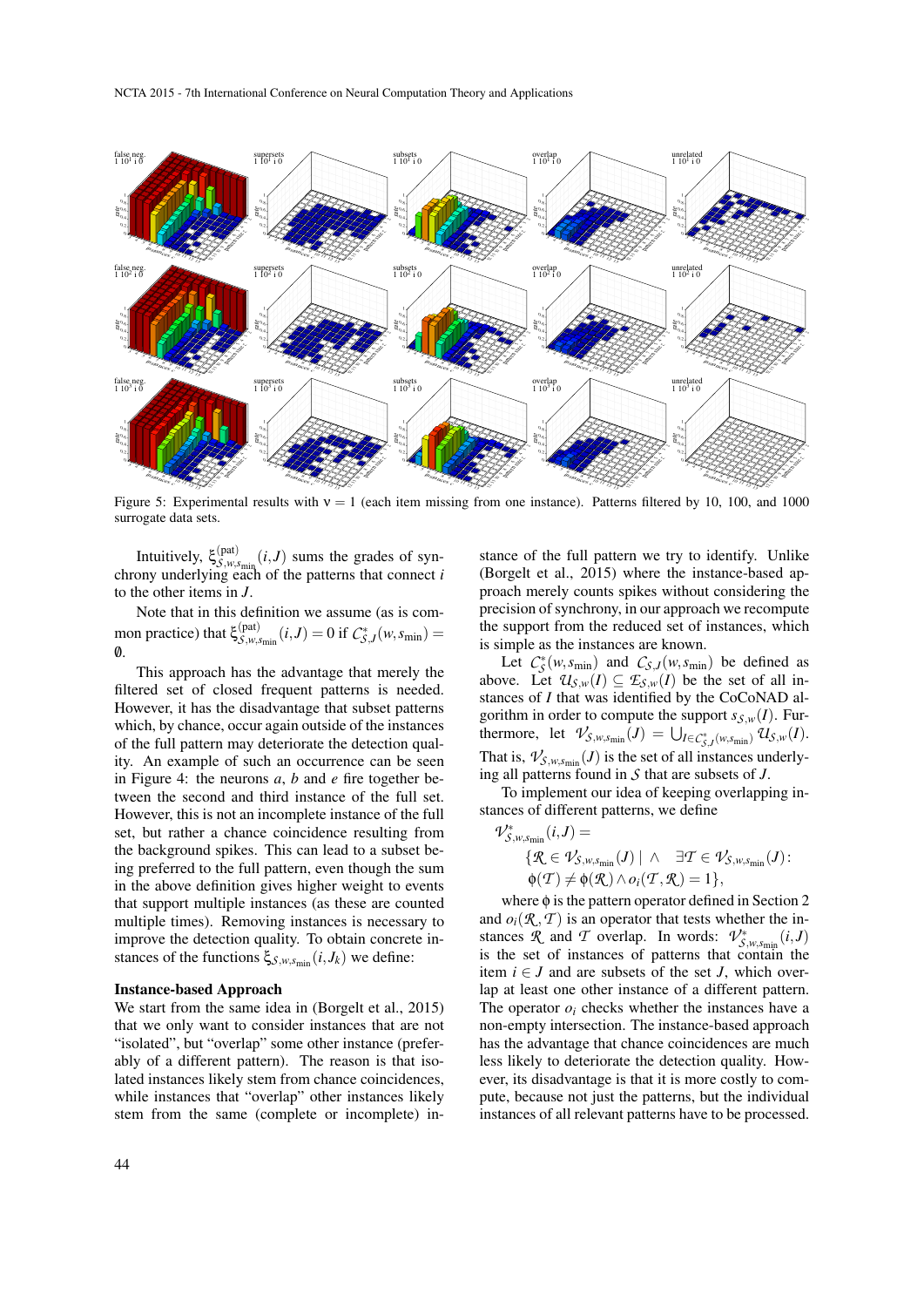

Figure 6: Example of generated data sets that imitate parallel neural spike trains. Each row of blue dots represents the spike train of each neuron. In this example the injected patterns are drawn in red.

The selective participation adaptation method proposes to study only instances that overlap with other instances of different patterns, re-compute the support for these patterns and finally apply the pattern-based approach.

### 6 EXPERIMENTS

We implemented our frequent synchronous pattern mining method in Python, using an efficient C-based Python extension module that implements the pattern mining and surrogate generation.<sup>2</sup> We generated event sequence data as independent Poisson processes with parameters chosen in reference to our application domain: 100 items (number of neurons that can be simultaneously recorded with current technology), 20Hz event rates (typical average firing rate observed in spike train recordings), 3s total time (typical recording times for spike trains range from a few seconds up to about an hour).

Into such independent data sets we injected a single synchronous pattern each, with sizes *z* ranging from 2 to 12 items and numbers *c* of occurrences (instances) ranging from 2 to 12. To simulate imprecise synchrony, the events of each pattern instance were jittered independently by drawing an offset from a uniform distribution on  $[-1\text{ms}, +1\text{ms}]$  (which corre-

sponds to typical bin lengths for time-binning of parallel neural spike trains, which are 1 to 7ms). An example of such a data set is depicted in Figure 6.

To simulate selective participation, we deleted each item of a parallel episode from a number  $v \in$  $\{1,2,3,4,5\}$  of their instances. This created data sets with instances similar to those shown in Figure 4 (which corresponds to  $z = 6$ ,  $c = 6$  and  $v = 1$ , but has much fewer background spikes): a few instances may be complete, but most lack a varying number of items. For each signature  $\langle z, c \rangle$  of a parallel episode and each value of ν we created 1000 such data sets.

Then we tried to detect the injected synchronous patterns with the methods described in Sections 4 and 5. For mining closed frequent patterns we used different values of the window width,  $w \in \{2,3,4,5\}$ (matching the jitter of the temporal imprecision) using a minimum support *s*min = 1.0 and a minimum pattern size  $z_{\text{min}} = 2$ . Based on results presented in (Ezennaya-Gómez and Borgelt, 2015), the window value used is  $\frac{3}{2}j$ . Then filtering patterns mined with different pattern spectrum derived from 10, 100 and 1000 data sets with independent spike trains. The method described in Section 5 is applied to the resulting patterns.

Some of the results we obtained are depicted in Figures 5, 7, and 8. In each row of the figures, the first diagram shows the number of (strict) false negatives, that is, the fraction of runs (of 1000) in which something else than exactly the injected pattern was found. In order to elucidate what happens in those runs in which the injected parallel episode was not (exactly) detected, the diagrams in columns 2 and 3 show the fraction of runs in which a superset or a subset, respectively, of the injected parallel episode was returned. Column 4 shows the fraction of runs with overlap patterns (the reported pattern contains some, but not all of the items of the injected parallel episode and at least one other item), column 5 the fraction of runs with patterns that are unrelated to the injected parallel episode. On top of each diagram the different approaches are shown with its parameters. The first value corresponds to the number of missing instances followed by the type of filter, and the type of reduction sequence approach applied and value of *r* parameter.

Figure 5 shows the different results obtained by filtering closed frequent patterns with the different patterns spectra (10, 100 and 1000). Note that graded synchrony has less problems with unrelated patterns. We observe that filtering by surrogates derived from 100 and 1000 performs better w.r.t. unrelated patterns. That is, filtering with 100 and 1000 surrogate data sets detect every injected pattern if only something is detected at all. Figure 7 shows a comparison between

<sup>&</sup>lt;sup>2</sup>The implementation of the CoCoNAD algorithm is developed in Python (Rossum, 1993) and the core of the algorithm is developed in C (Kernighan and Ritchie, 1978). This implementation can be found at

http://www.borgelt.net/coconad.html and http://www.borgelt.net/pycoco.html.

A Java graphical user interface is available at http://www.borgelt.net/cocogui.html.

The scripts with which we executed our experiments as well as the complete result diagrams (all parameter combinations) will be available at

http://www.borgelt.net/hypernad.html.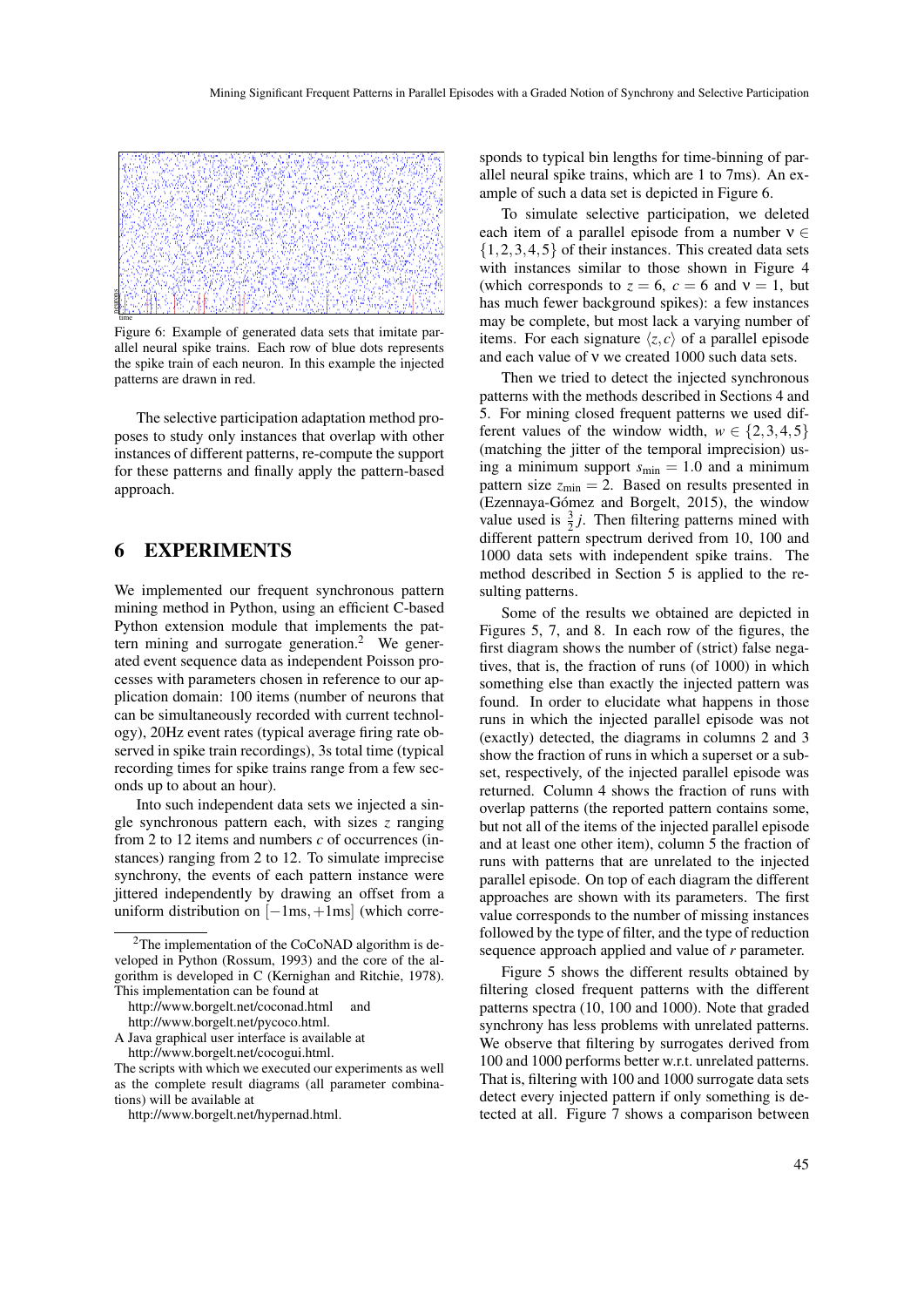

Figure 7: Experimental results with instance-based approach and pattern-based approach for graded synchrony (each item missing from one instance).

![](_page_7_Figure_3.jpeg)

Figure 8: Comparison between the instance/pattern-based approach for graded synchrony and the instance-based approach for binary synchrony.

the instance-based approach and the pattern-based approach using graded synchrony. The firsts two rows of diagrams show results for  $r = 0$  and the second two rows correspond to  $r = 1$ . The pattern-based approach is slightly better than the instance-based approach in terms of false negatives (exact pattern detection). Concretely, for  $r = 1$ , the pattern-based approach has better ratios in supersets and overlaps by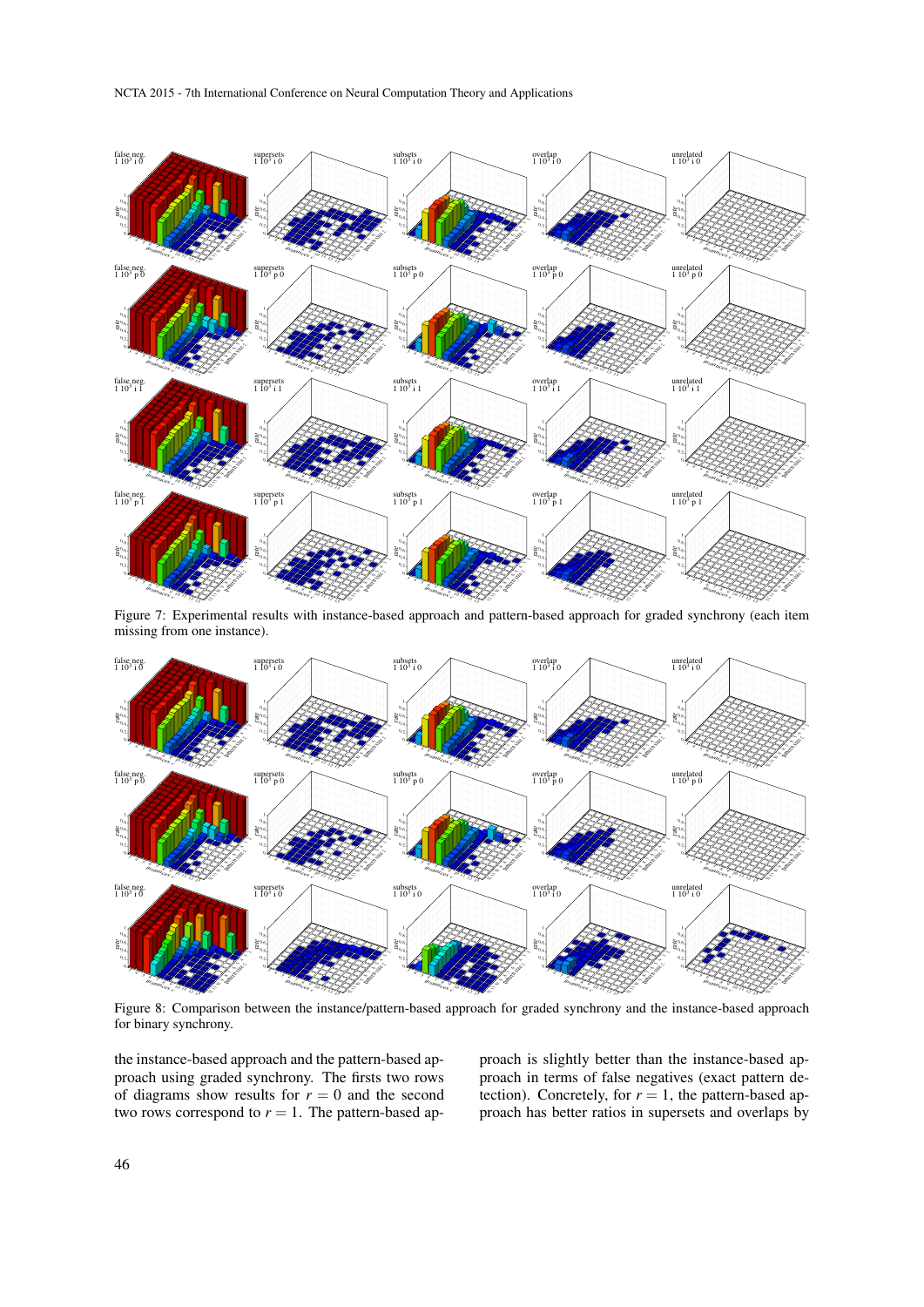paying a price of a slightly worse ratio for subsets. Taken together, the price of having more subsets is preferred, because subsets contain only items actually in the assembly, while superset and overlap patterns also contain unrelated items.

The first and second row of figure 8 correspond to the instance and the pattern-based approach for graded synchrony. The third corresponds to the instance-based approach for binary synchrony. Comparing the diagrams for unrelated patterns, our graded method detects all injected patterns (first and second rows), while the binary method also produces unrelated pattern. In (Borgelt et al., 2015) it is demonstrated that the instance-based approach yields slightly better results than the pattern approach. However, this approach does not consider the precision of synchrony. Surprisingly, using only the pattern-based approach with a graded notion of synchrony yields a better ratio for overlap and superset patterns.

## 7 CONCLUSIONS

In this paper we presented a method to detect frequent synchronous patterns in event sequences using a graded notion of synchrony for mining patterns in the presence of imprecise synchrony of events constituting occurrences and selective participation (incomplete occurrences). Our method adapts methods presented in the literature to tackle selective participation using binary synchrony, especially the instancebased approach which looks at instances of patterns to improve the detection by removing instances that are likely chance events, checking the precision of synchrony of these instances. We demonstrate in our experiments that using a graded notion of synchrony for support computation helps to simplify the detection of selective participation, because a pattern-based approach yields better results or at least equally good results as an instance-based approach. This is a considerable advantage, since identifying the individual pattern instances is costly and thus it is desirable to avoid it.

### ACKNOWLEDGMENTS

The work presented in this paper was partially supported by the Spanish Ministry for Economy and Competitiveness (MINECO Grant TIN2012-31372) and by the Principality of Asturias, through the 2013-2017 Science Technology and Innovation Plan (Programa Asturias, CT1405206), and the European Union, through FEDER funds.

## REFERENCES

- Abeles, M. (1982). Role of the cortical neuron: Integrator or coincidence detector? *Israel Journal of Medical Sciences*, 18(1):83–92.
- Borgelt, C. (2012). Frequent item set mining. In *Wiley Interdisciplinary Reviews (WIREs): Data Mining and Knowledge Discovery*, pages 437–456. ( J. Wiley & Sons, Chichester, United Kingdom, 2.
- Borgelt, C., Braune, C., and Loewe, K. (2015). Mining frequent parallel episodes with selective participation. In *Proc. 16th World Congress of the International Fuzzy Systems Association (IFSA) and 9th Conference of the European Society for Fuzzy Logic and Technology (EUSFLAT), IFSA-EUSFLAT2015*, Gijon, Spain. Atlantis Press.
- Borgelt, C. and Picado-Muino, D. (2013). Finding frequent synchronous events in parallel point processes. In *Proc. 12th Int. Symposium on Intelligent Data Analysis (IDA 2013, London, UK)*, pages 116–126, Berlin/Heidelberg, Germany. Springer-Verlag.
- Dudoit, S. and van der Laan, M. J. (2008). *Multiple Testing Procedures with Application to Genomics*. Springer, New York, USA.
- Ezennaya-Gómez, S. and Borgelt, C. (2015). Mining frequent synchronous patterns with a graded notion of synchrony. In *Proc. 16th World Congress of the International Fuzzy Systems Association (IFSA) and 9th Conference of the European Society for Fuzzy Logic and Technology (EUSFLAT), IFSA-EUSFLAT2015*, pages 1338–1345, Gijon, Spain. Atlantis Press, ISBN (on-line): 978-94-62520-77-6.
- Hebb, D. O. (1949). *The Organization of Behavior*. J. Wiley & Sons, New York, NY, USA.
- Kernighan, W. and Ritchie, D. (1978). *The C Programming Language*. Prentice Hall.
- König, P., Engel, A. K., and Singer, W. (1996). Integrator or coincidence detector? the role of the cortical neuron revisited. *Trends in Neurosciences*, 19(4):130–137.
- Louis, S., Borgelt, C., and Grün, S. (2010). Generation and selection of surrogate methods for correlation analysis. In Grün, S. and Rotter, S., editors, Analysis of Par*allel Spike Trains*, pages 359–382. Springer-Verlag, Berlin, Germany.
- Mannila, H., Toivonen, H., and Verkamo, A. (1997). Discovery of frequent episodes in event sequences. In *Data Mining and Knowledge Discovery*, pages 259– 289. Springer, New York, NY, USA, 1(3).
- Picado-Muino, D. and Borgelt, C. (2014). Frequent itemset mining for sequential data: Synchrony in neuronal spike trains. *Intelligent Data Analysis*, 18(6):997– 1012.
- Picado-Muino, D., Borgelt, C., Berger, D., Gerstein, G. L., and Grün, S.  $(2013)$ . Finding neural assemblies with frequent item set mining. *Frontiers in Neuroinformatics*, 7.
- Picado-Muino, D., Castro-León, I., and Borgelt, C. (2012). Fuzzy frequent pattern mining in spike trains. In *Proc. 11th Int. Symposium on Intelligent Data Analysis (IDA 2012, Helsinki, Finland)*, pages 289–300, Berlin/Heidelberg, Germany. Springer-Verlag.